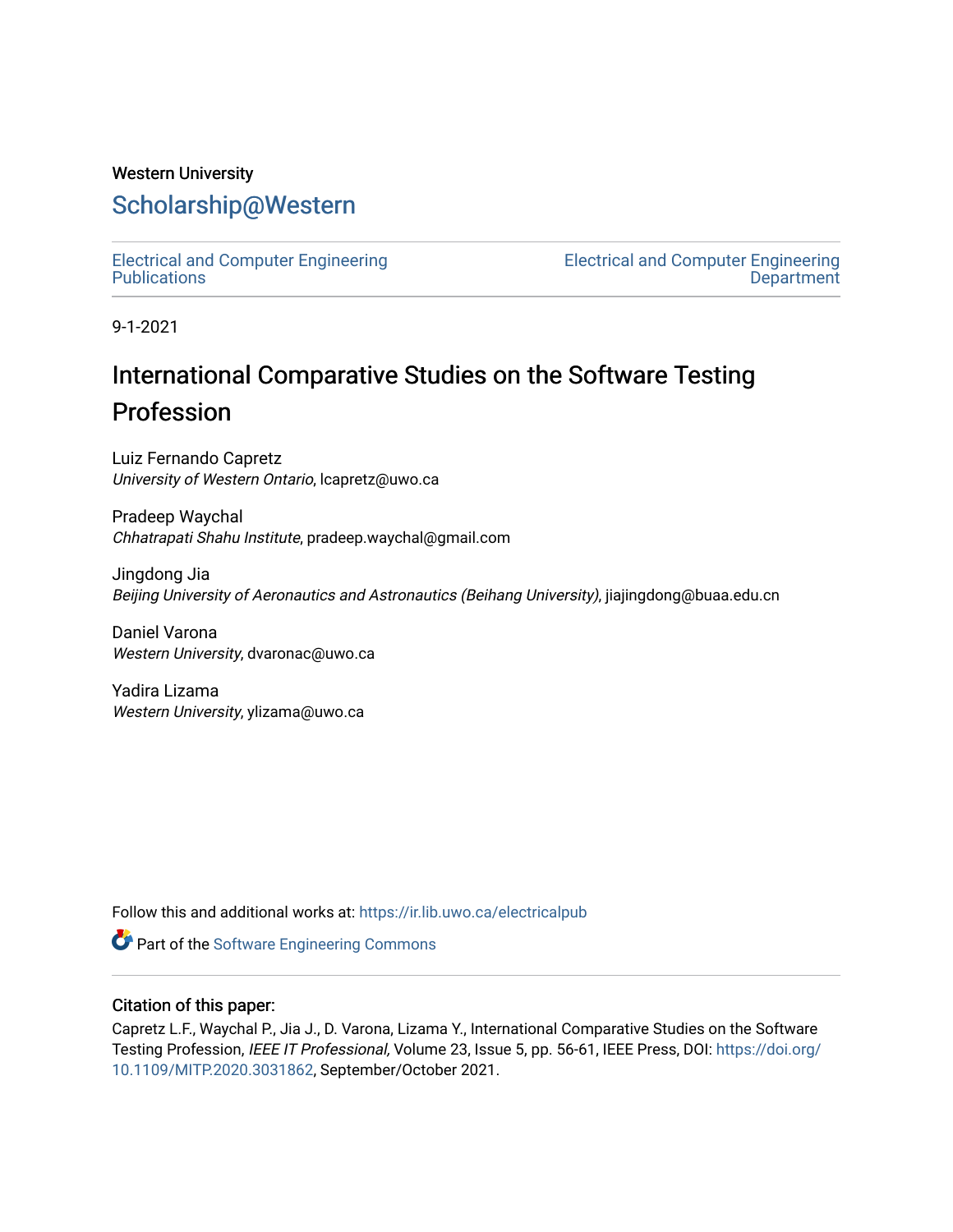# International Comparative Studies on the Software Testing Profession

Luiz Fernando Capretz<sup>®</sup>[,](https://orcid.org/0000-0001-6966-2369) Western University Pradeep Waychal <sup>(D</sup>[,](https://orcid.org/0000-0001-8142-2464) Chhatrapati Shahu Institute) Jingdong Jia <sup>ID</sup>[,](https://orcid.org/0000-0003-1143-5360) Beihang University D[a](https://orcid.org/0000-0003-2992-527X)niel Varona<sup>D</sup>[,](https://orcid.org/0000-0003-2992-527X) Western University Yadira Lizama<sup>®</sup>[,](https://orcid.org/0000-0002-0843-8213) Western University

This work attempts to fill a gap by exploring the human dimension in particular, by trying to understand the motivation of software professionals for taking up and sustaining their careers as software testers. Towards that goal, four surveys were conducted in four countries—India, Canada, Cuba, and China—to try to understand how professional software engineers perceive and value work-related factors that could influence their motivation to start or move into software testing careers. From our sample of 220 software professionals, we observed that very few were keen to take up testing careers. Some aspects of software testing, such as the potential for learning opportunities and the importance of the job, appear to be common motivators across the four countries, whereas the treatment of testers as second-class citizens and the complexity of the job appeared to be the most prominent de-motivators.

S software systems are becoming more ubiquitous, they are also becoming more susceptible to failures, resulting in potentially lethal<br>combinations. Software testing is critical to preventuitous, they are also becoming more susceptible to failures, resulting in potentially lethal combinations. Software testing is critical to preventing software failures, but is, arguably, the least understood part of the software life cycle and the toughest aspect of software development to perform correctly.<sup>1</sup> Adequate research has been carried out on both the process and technology dimensions of testing, $2,3$  but not much on the human dimensions.4,5

One of the key components that has an impact on the performance and productivity of individuals in a job is the motivation to start and sustain it.<sup>6</sup> However, the field of software engineering—particularly software testing—is still in need of studies on motivation, especially the motivation to take up testing careers. Therefore, it is important to focus on phases of the software process, since there are

considerable differences in the mindset and skills needed to perform different software tasks.<sup>7</sup> Regarding the need to study each phase of the software development process, Kanij *et al*.<sup>8</sup> and Ekwoge et al.<sup>9</sup> have discussed the lack of data available on addressing human factors in software testing. They observed that the current research on this topic has focused mainly on the development of testing methodologies and tools, but rarely on the human factors affecting professional software testers. Deak et al.<sup>10</sup> and Santos et al.<sup>11</sup> discussed the difference of opinions among software testers, regarding testing-related factors that could impact their motivation.

Software testers have different sets of roles and responsibilities. They should have a good understanding of the software system and its domain, which includes technical as well as product functionality. In order to create test cases it is also important that the software tester is aware of various testing techniques and which approach is best for a particular system. Finally, they should know what the various phases of the software life cycle are and how testing should be carried out in each phase. The responsibilities of the

<sup>1520-9202</sup> 2021 IEEE

Digital Object Identifier 10.1109/MITP.2020.3031862 Date of current version 12 October 2021.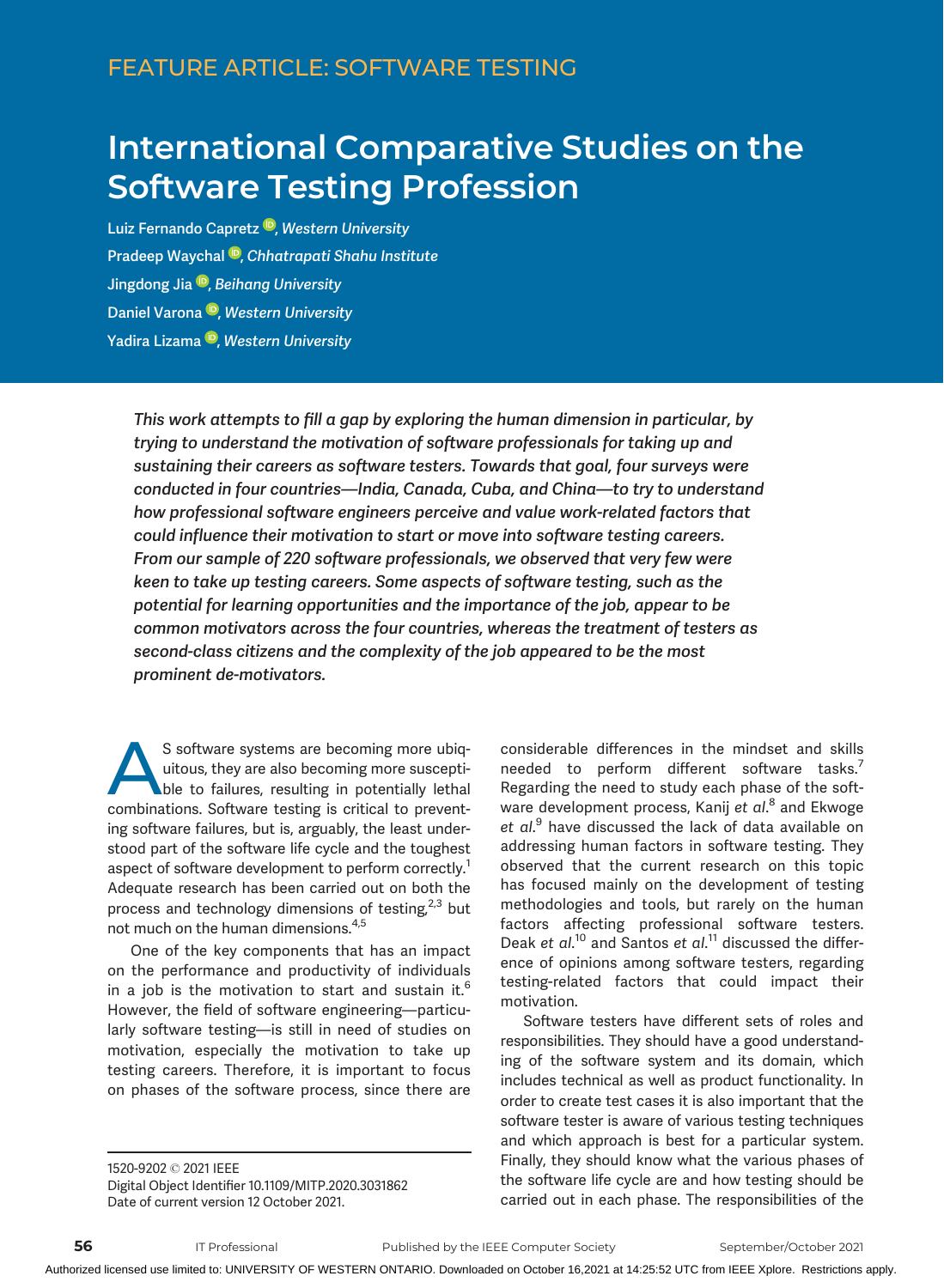software tester include, but are not limited to the following.

- › Analyzing the requirements from the client.
- › Participating in preparing test plans.
- › Preparing test scenarios, test cases, and test data.
- › Suggesting and preparing documents to improve the quality of the application.
- › Communicating with the Test Lead/Test Manager.
- › Participating in reviews and walkthroughs of testing procedures.
- › Creating reports related to software testing that has been conducted.
- › Documenting and tracking defects.
- › Ensuring that all tested-related work is carried out as per the defined standards and procedures.

Ahmed et  $al$ .<sup>12</sup> analyzed hundreds of job advertisements for software engineers in many different countries all over the world. More than 50% of these ads asked for soft skills. Cerioli et  $al$ .<sup>13</sup> also analyzed hundreds of job advertisements focusing on software testing and reported the technical skills desired for software testers. These studies show that companies want to hire testers who can communicate well and have technical as well as soft skills.<sup>14,15</sup> They found that there is a significant increase in the need for openness, adaptability, the ability to work independently, and the ability to work as a team player. Additionally, new categories of soft skills are emerging, such as a strong work ethic, a customer-focussed mindset, and the ability to work under pressure.

While software engineering is delivering an unprecedented performance-to-cost ratio, it is also facing tough questions about glaring failures that have caused losses of billions of dollars and human lives.<sup>16</sup> However, very few bright individuals, across the globe, voluntarily choose testing careers,<sup>17,18</sup> which deprives the software industry of good testers, consequently leading to the delivery of poor quality products. To change this situation, it is necessary to analyze the reasons for such apathy toward testing careers.

#### METHODOLOGY **Andrew Street Street Street Street Street**

Our study gathered and analyzed the opinions of software engineers about testing careers by asking a sample of professionals if they would choose testing careers and what they felt were the PROs and CONs of testing careers. Towards that end, we developed a cross-sectional but simple survey-based instrument, the questions are listed below.

1) What are the three Motivators/PROs (in the order of importance) for taking up a testing career?



2) What are three De-motivators/CONs (in the order of importance) for taking up a testing career?



- c) \_\_\_\_\_\_\_\_\_\_\_\_\_
- 3) What are chances of my taking up a testing career?

"Certainly Not" "No" "Maybe" "Yes" "Certainly Yes" Reasons:

The instrument was designed to collect responses on the motivation of software professionals for working as software testers, and to understand workrelated factors in the specific context of software testing. Specifically, we asked professionals for the probability that they would choose testing careers by offering multiple choices: "Certainly Yes," "Yes," "Maybe," "No," and "Certainly Not." Since there has been limited prior research in the area, we decided to use a qualitative approach to investigate and understand the phenomena within their real-life context, and asked the respondents to provide an open-ended but prioritized list of PROs and CONs, and open-ended rationale regarding their decision to take up or not take up a testing career.

Our sample sought the views of 220 software professionals from four different countries on the PROs and CONs of testing careers. The choice to participate in the survey was voluntary. The Indian responses were collected from testing professionals working for various India-based companies, who had at least one year of experience in the profession. The Canadian responses were sought from alumni of a software engineering program at Western University with 1 to 10 years of experience. The Chinese subjects were software practitioners from different companies with 3 to 5 years of experience, studying part-time and pursuing their master's course at Beihang University in Beijing. The Cuban responses came from software professionals taking part-time graduate courses at the University of Informatics Science in Havana, they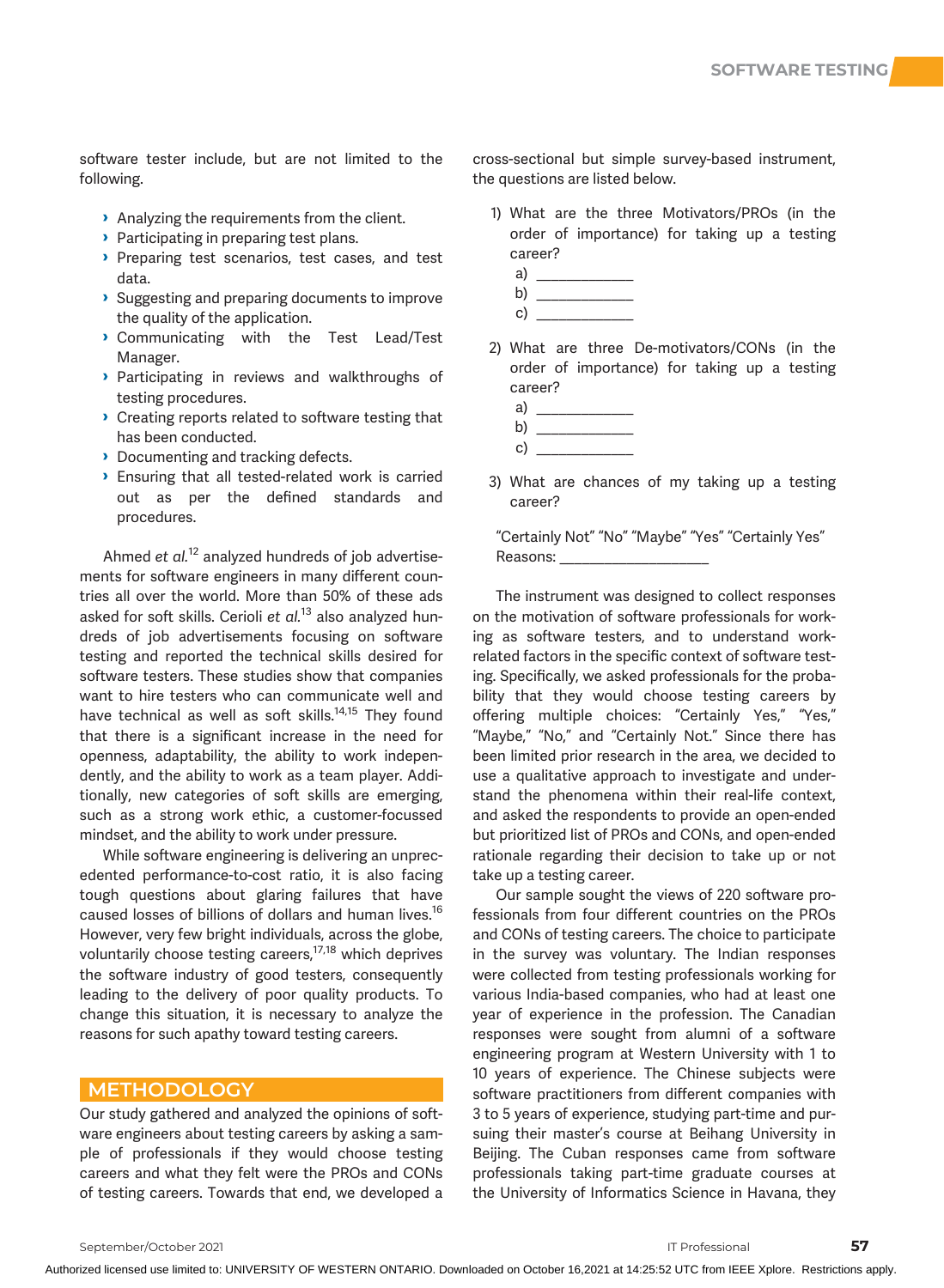| Response             | Canada | China | Cuba | India |
|----------------------|--------|-------|------|-------|
| <b>Certainly Not</b> | 15%    | 3%    | 17%  | n.a.  |
| No                   | 30%    | 23%   | 47%  | n.a.  |
| Maybe                | 30%    | 59%   | 15%  | n.a.  |
| Yes                  | 10%    | 12%   | 16%  | n.a.  |
| <b>Certainly Yes</b> | 15%    | 3%    | 6%   | n.a.  |

TABLE 1. Chances of software engineering professionals taking up testing careers.

worked at research institutes, such as Centre for e-Government, affiliated to the university, and had 1-10 years of experience working in national and international projects. We, thus, used convenience sampling in terms of countries as well as software professionals.

Due to a varying number of respondents in the four geographies, we use percentage instead of absolute number of responses, increasing the validity of comparisons. We have included the PROs and CONs that were provided by at least 5% of professionals from each of the respective countries. Since we excluded PROs that were chosen by less than 5% of professionals, the total of each column may not be 100%.

#### **FINDINGS**

This section presents the likelihood of software engineering professionals taking up testing careers and lists the PROs and CONs of all the respondents. The results of the third question on the likelihood of software engineering professionals taking up testing careers, are depicted in Table 1. Our sample consisted of 220 software professionals from four different countries (22 from India, 20 from Canada, 34 from China, and 144 from Cuba). Since we were not studying the gender influence on the testing career decision, the response was option. Regarding women participation in the study, less than 10% of the Canadian subjects were female, about 15% of the Chinese professionals were female, and, surprisingly, 39% among Cubans; we could not figure out the percentage among Indian respondents because the survey was anonymous.

PROs of testing careers as perceived by professionals

The analysis of responses to the PROs resulted in the following categories.

- › Learning opportunities.
- **Important job.**
- › Easy job.
- › Thinking, creative, challenging, and interesting job.
- › More available jobs/secure jobs/stable jobs.

TABLE 2. Percentage of motivation drivers for software testing professionas.

| <b>Motivators</b> | Canada | China | Cuba | India |
|-------------------|--------|-------|------|-------|
| Learning          | 34%    | 36%   | 45%  | 28%   |
| opportunities     |        |       |      |       |
| Important job     | 16%    | 7%    |      | 28%   |
| Easy job          | 16%    | 32%   |      |       |
| Thinking job      | 7%     |       |      | 37%   |
| More available    | 13%    | 14%   |      |       |
| jobs              |        |       |      |       |
| More monetary     | 5%     | 5%    |      |       |
| benefits          |        |       |      |       |
| Suitable for      |        |       | 16%  |       |
| inducting         |        |       |      |       |
| freshers          |        |       |      |       |
| Proximity to      |        |       | 16%  |       |
| customers         |        |       |      |       |
| Increases         |        |       | 13%  |       |
| commitment to     |        |       |      |       |
| product quality   |        |       |      |       |
| Good              |        |       | 5%   |       |
| infrastructure    |        |       |      |       |
|                   |        |       |      |       |

- › More monetary benefits.
- › Suitable for inducting freshers (new hires).
- **Proximity to customers.**
- **Increases commitment to product quality.**
- › Good infrastructure.

The responses from each country were analyzed and presented in Table 2 below. In all of the four geographic regions surveyed, we found that testing was not a popular career option among software professionals. Canada has the highest percentage of professionals (25%) who wanted to take up testing careers. Testing offers tremendous learning opportunities, as reported by professionals across the four countries. Barring Indian professionals, whose most voted PRO for testing was the thinking nature of the job, professionals from the other three countries voted learning opportunities as the most common PRO. Indians professionals voted that as the second PRO. The Chinese professionals' second PRO, on the other hand, was easiness of the job. With the exception of Cubans, other professionals also viewed the importance of testing jobs as another PRO. The Cuban PROs were barring learning opportunities, different, and included the suitability of testing jobs for inducting freshers, proximity to customers, and an increase in commitment to software quality. Further investigation of the reasons for such differences from the Cuban contingent is needed.

CONs of testing careers as perceived by professionals.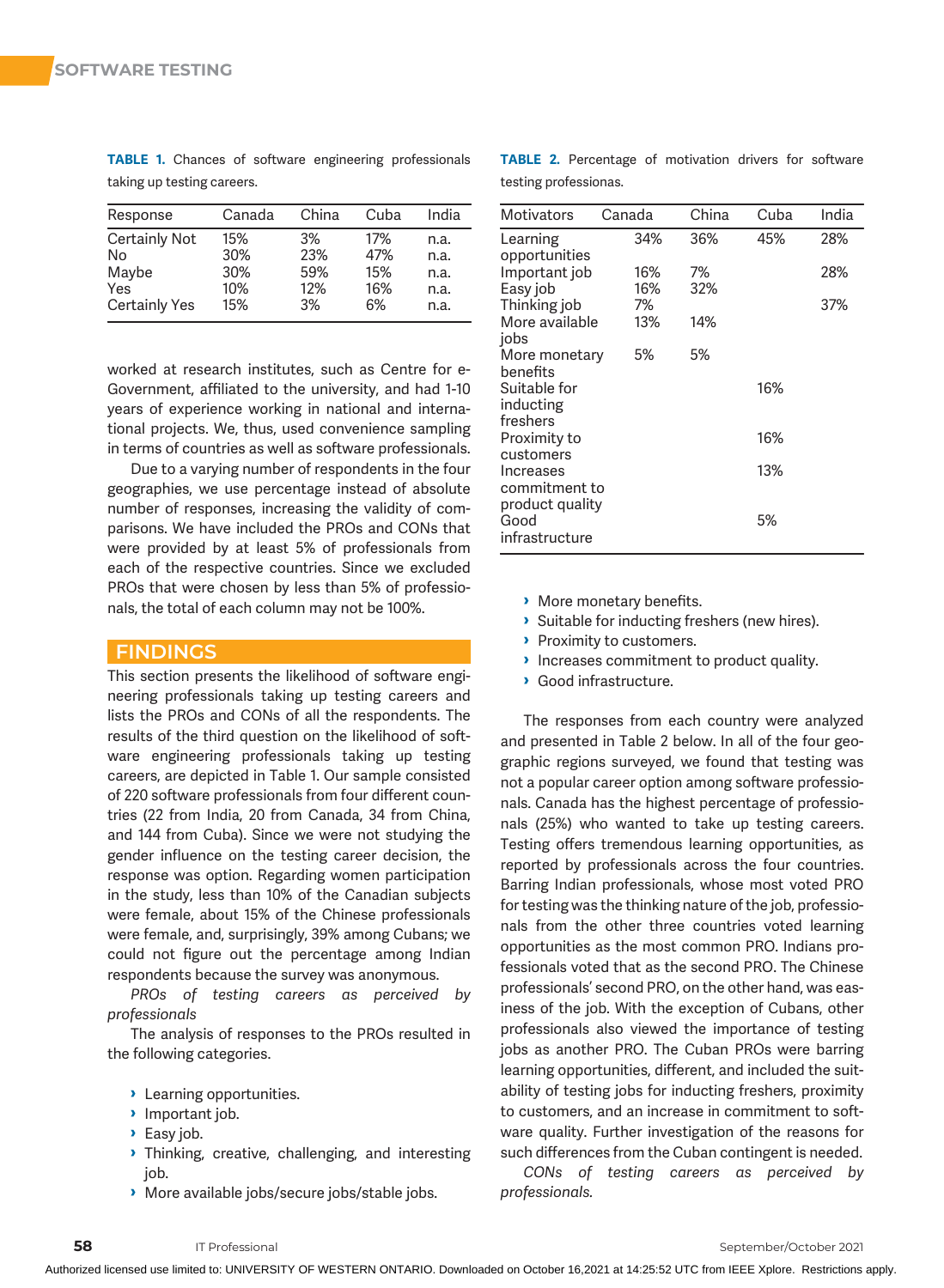TABLE 3. Percentage of de-motivation drivers for software testing professionals.

| De-motivators                                                                                                                                                               | Canada China Cuba India                |                                     |                                       |                        |
|-----------------------------------------------------------------------------------------------------------------------------------------------------------------------------|----------------------------------------|-------------------------------------|---------------------------------------|------------------------|
| Second-class citizen<br>Career progression<br>Complexity<br>Tedious<br>Missed development<br>Less monetary benefits<br>Finding mistakes of others<br>Detail oriented skills | 24%<br>22%<br>10%<br>17%<br>12%<br>10% | 7%<br>15%<br>27%<br>25%<br>9%<br>9% | 15%<br>7%<br>20%<br>13%<br>23%<br>17% | 46%<br>40%<br>6%<br>6% |

The analysis of responses to the CONs resulted in the following categories:

- › Second-class citizen.
- › Lack of career progression.
- › Complexity/stressful/frustrating.
- **I** Tedious, less creative, not challenging.
- › Missed development/no coding.
- **>** Less monetary benefits.
- › Finding the mistakes of others.
- › Detail oriented skills.

The survey respondents from each country were analyzed and are displayed in Table 3 below. The most common de-motivators (CONs) appeared to be the second-class citizen treatment meted out to the testers, along with complexity, resulting in stress and frustration. Except for the Indian professionals, others have concerns about career development and monetary benefits in testing tracks, and with the exception of Cuban professionals, others were concerned about tediousness and missing development aspects of testing careers. Cuban professionals had different views and pointed out the difficulties of finding the mistakes of others and the requirement for detail oriented skills as CONs of a testing career. In fact, the "finding mistakes" reason was the most voted CON by the Cuban professionals.

#### **DISCUSSIONS**

This comparative study offers useful insights that can help global software industry leaders to come up with an action plan to put the software testing profession under a new light. That, in turn, could increase the number of software engineers choosing testing careers, which would promote quality testing. As discussed before, software testing is a human-dependent activity and the motivation of software testers can directly influence the quality of the final product.

| Our Study                                                                               | Deak $\overline{^{10}}$                                         | Santos <sup>11</sup>                  |
|-----------------------------------------------------------------------------------------|-----------------------------------------------------------------|---------------------------------------|
| Learning<br>opportunities                                                               |                                                                 | Acquisition<br>of useful<br>knowledge |
| Important jobs                                                                          | Focus on quality<br>improvement                                 |                                       |
| Easy jobs, work-life<br>balance<br>More available jobs,<br>secure jobs                  |                                                                 | Well-defined<br>work                  |
| Thinking, creative,<br>challenging, and<br>interesting job<br>More monetary<br>benefits | Enjoy challenges, Creativity<br>technically<br>challenging work |                                       |
| Suitable for inducting<br>freshers                                                      |                                                                 |                                       |
| Proximity to<br>customers<br>Increases<br>commitment to                                 |                                                                 |                                       |
| product quality                                                                         |                                                                 |                                       |
| Good infrastructure                                                                     | Variety of work<br>Recognition<br>Good<br>management            |                                       |

TABLE 4. Comparing motivators with other studies.

In Table 4 (motivators) and Table 5 (de-motivators), we compared our results across four different countries (Canada, China, Cuba, and India) with those listed by Deak et al.<sup>10</sup> in Norway and Santos et al.<sup>11</sup> in Brazil. The three studies used different words for motivators and de-motivators, but we have mapped them appropriately. Other studies have considered only students as subjects, $19$  thus not compared with experienced professionals in this study.

Our discovery of motivators and de-motivators for software testers can help global testing managers and team leaders who are dealing with motivational problems in prospective and current professionals in software testing. Furthermore, these discussions can guide industrial practice in handling testing personnel issues that could affect software quality. By understanding the motivational and de-motivational factors, practicing managers may be able to attract larger numbers of professionals to testing careers as well as retain the current testing professionals.

#### **CONCLUSIONS**

The general empirical findings on the motivation to take up and continue with testing careers suggest that learning opportunities and importance of jobs

Authorized licensed use limited to: UNIVERSITY OF WESTERN ONTARIO. Downloaded on October 16,2021 at 14:25:52 UTC from IEEE Xplore. Restrictions apply.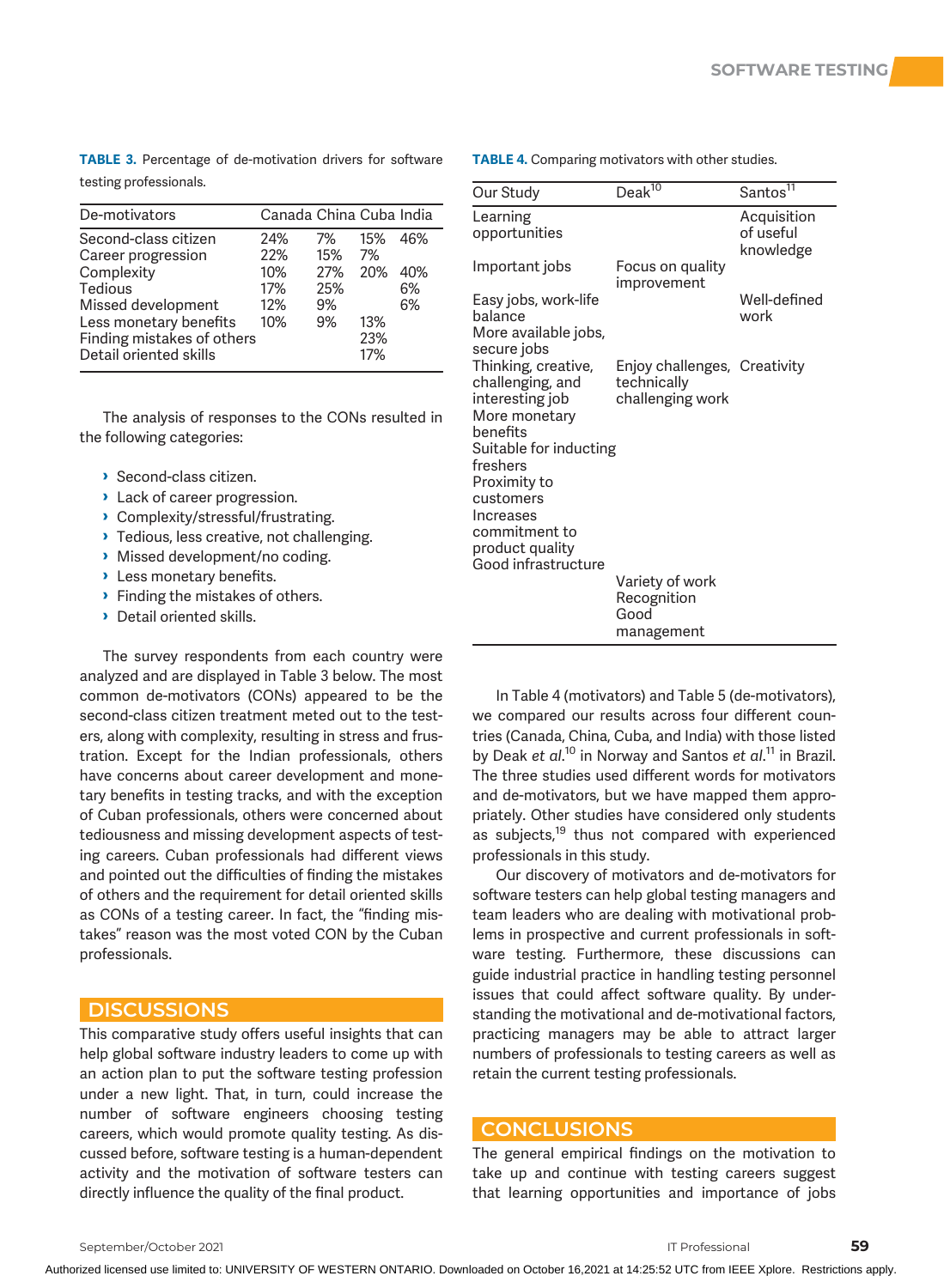| Our Study                                                       | Deak $\overline{^{10}}$                                                               | Santos <sup>11</sup> |
|-----------------------------------------------------------------|---------------------------------------------------------------------------------------|----------------------|
| Second-class<br>citizen / less<br>monetary rewards              | Unhappy with<br>management, lack<br>of influence and<br>recognition, time<br>pressure | Recognition          |
| Complexity /                                                    | Technical issues.                                                                     |                      |
| stressful /                                                     | time pressure                                                                         |                      |
| Frustrating /<br>Requires more                                  |                                                                                       |                      |
| patience                                                        |                                                                                       |                      |
| Miss development /                                              |                                                                                       |                      |
| no coding                                                       |                                                                                       |                      |
| Tedious, less                                                   | <b>Boredom</b>                                                                        | Work                 |
| creative, not                                                   |                                                                                       | variety              |
| challenging<br>Career progression                               |                                                                                       |                      |
| More overtime                                                   | Unhappy with<br>Management, lack of<br>organization, time<br>pressure                 |                      |
| Finding mistakes<br>of others                                   | Poor relationships<br>with developers                                                 |                      |
| Requires detail<br>oriented skills<br>Less monetary<br>benefits |                                                                                       |                      |
|                                                                 | Working<br>environment issues                                                         |                      |

TABLE 5. Comparing de-motivators with prior studies.

appear to be common motivators across the four countries. The treatment of testing professionals as second-class citizens and the complexities that result in stressful and frustrating situations, appear to be common de-motivators. These findings match reasonably well with earlier studies that deal with motivation in testing jobs. Since we are studying the chances of taking up testing careers, monetary rewards and job availability have also appeared in the list.

Essentially the results of a study like this should be carefully used in different settings. We recommend that managers organize meetings with employees to help them to understand motivational and de-motivational factors specific to their situations and use the factors discovered by ours and other similar studies as a starting or reference point.

The software testing profession has been changing with the advent of Agile methods, DevOps, and other paradigms. For instance, Developer in Test is a new role in many companies and this requires competencies other than that of a traditional tester from decades ago. Similarly, test automation, security testing, etc., are different forms of this profession. These aspects should be taken into account in future studies.

#### **REFERENCES**

- 1. J. A. Whittaker, "What is software testing? And why is it so hard?" IEEE Softw., vol. 17, no. 1, pp. 70–79, Jan./Feb. 2000.
- 2. L. Fernández-Sanz, M. T. Villalba, J. R. Hilera, and R. Lacuesta, "Factors with negative influence on software testing practice in Spain: A survey," in Proc. Eur. Conf. Softw. Process Improvement, 2009, pp. 1–12.
- 3. H. Shah, M. J. Harrold, and S. Sinha, "Global software testing under deadline pressure: Vendor-side experiences," Inf. Softw. Technol., vol. 56, no. 1, pp. 6–19, 2014.
- 4. L. F. Capretz, "Bringing the human factor to software engineering," IEEE Softw., vol. 31, no. 2, pp. 102–104, Mar./Apr. 2014.
- 5. M. Sanchez-Gordon, L. Rijal, and R. Colomo-Palacios, "Beyond technical skills in software testing," in Proc. 13th Int. Workshop Cooperative Human Aspect Softw. Eng., 2020, p. 4.
- 6. C. França, F. Q. B. Silva, and H. Sharp, "Motivation and satisfaction of software engineers," IEEE Trans. Softw. Eng., vol. 46, no. 2, pp. 118–140, Feb. 2020.
- 7. L.F. Capretz and F. Ahmed, "Making sense of software development and personality types," IEEE IT Professional, vol. 12, no. 1, pp. 6–13, Jan./Feb. 2010.
- 8. T.R. Kanij, R. Merkel, and J. Grundy, "An empirical study of the effects of personality on software testing," in Proc. IEEE 26th Int. Conf. Softw. Eng. Educ. Training, 2013, pp. 239–248.
- 9. O. M. Ekwoge, A. Fontao, and A. C. Dias-Neto, "Tester experience: Concept, issues and definitions," in Proc. IEEE 41st Annu. Comput. Softw. Appl. Conf., 2017, pp. 208–213.
- 10. A. T. Deak, T. Stålhane, and G. Sindre, "Challenges and strategies for motivating software testing personnel," Inf. Softw. Technol., vol. 73, pp. 1–15, 2016.
- 11. R. E. S. Santos, C. Magalhaes, J. Correia-Neto, F. Q. B. Silva, and L. F. Capretz, "Would you like to motivate software testers? Ask them how," in Proc. 11th Int. Symp. Empirical Softw. Eng. Meas., 2017, pp. 95–104.
- 12. F. Ahmed, L. F. Capretz, and P. Campbell, "Evaluating the demand for soft skills in software development," IEEE IT Professional, vol. 14, no. 1, pp. 44–49, Jan./Feb. 2012.
- 13. M. Cerioli, M. Leotta, and F. Ricca, "What 5 million job advertisements tell about testing: A preliminary empirical investigation," in Proc. 35th ACM/SIGAPP Symp. Appl. Comput., 2020, p. 9.
- 14. E. J. Weyuker, T. J. Ostrand, J. Brophy, and B. Prasad, "Clearing a career path for software testers," IEEE Softw., vol. 17, no. 2, pp. 76–82, Mar./Apr. 2000.